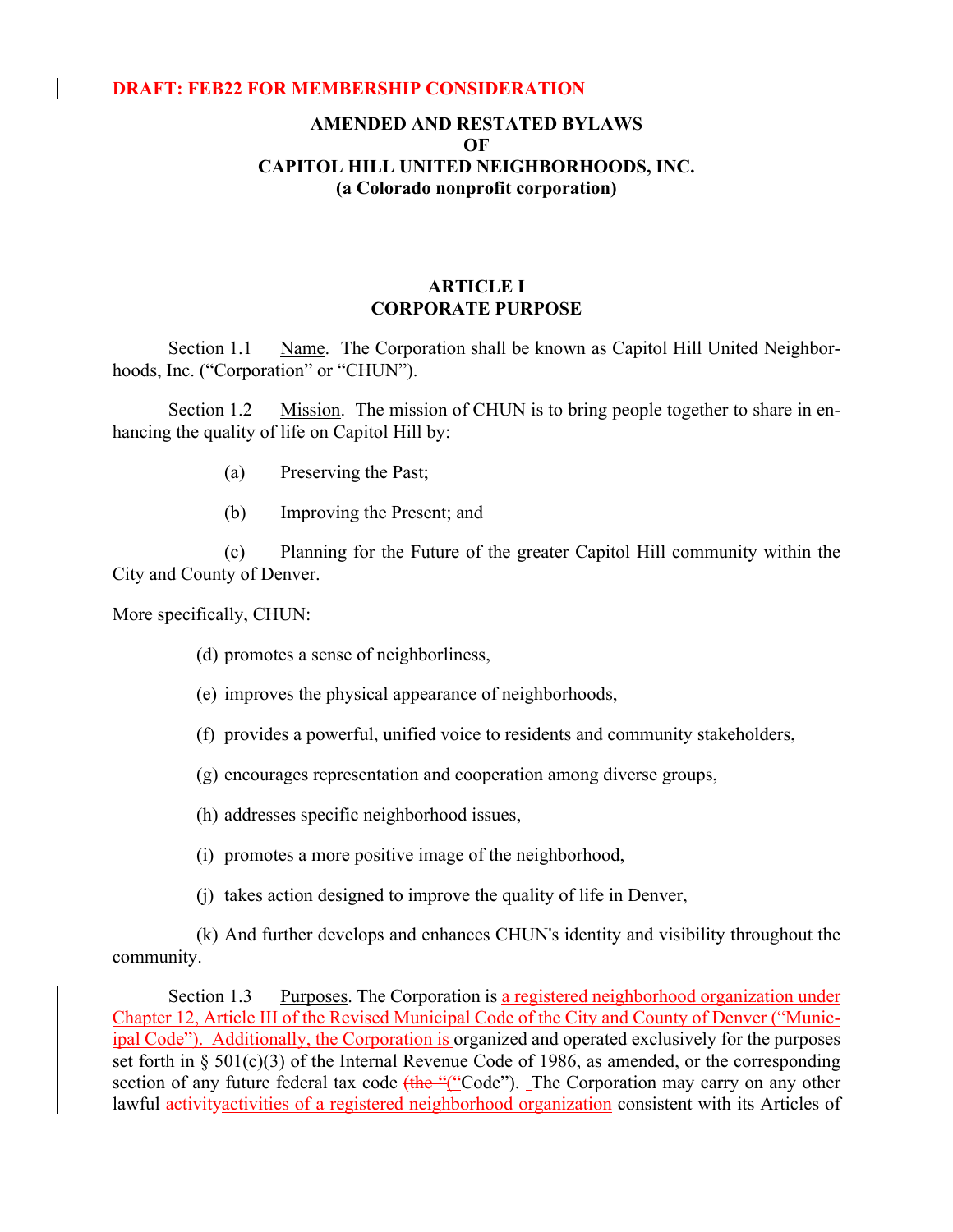Incorporation, these Bylaws, the Code, and the Colorado Revised Nonprofit Corporation Act (the  $\frac{``(``Act")}{``(``Act")}.$ 

# **ARTICLE II OFFICES**

Section 2.1 Business Offices. The principal office of the Corporation in the State of Colorado shall be at such location as the Board of Directors shall determine. The Corporation may have such other offices, either within or without the State of Colorado, as the Board of Directors may determine from time to time.

Section 2.2 Registered Office. The Corporation shall have and continuously maintain in the State of Colorado a registered office, and a registered agent whose office is identical with such registered office. The registered office may be, but need not be, identical with the principal office of the Corporation in the State of Colorado. The registered agent and the address of the registered office may be changed from time to time by the Board of Directors.

### **ARTICLE III MEMBERS**

Section 3.1 Geographic Boundaries. The geographic boundaries of the Corporation area are defined as: Twenty-second Avenue to the North; First Avenue to the South; Colorado Boulevard to the East; and Broadway to the West; all in the City and County of Denver, Colorado. ("Geographic Area").

Section 3.2 Classes of Members. There shall be both voting and non-voting classes of members:

(a) *Voting Members*: there shall be three (3) classes of voting members ("Mem-

bers"):

(1) "Individual Members" are all residents who live or are employed in the Geographic Area and have paid annual membership dues as defined and set forth by the Board of Directors.

(2) "Household Members" are all households comprising two (2) or more residents whose home is in the Geographic Area and have paid annual membership dues as defined and set forth by the Board of Directors. All residents over the age of eighteen (18) in a household membership are considered voting members. - A Household Member shall appoint a single individual to represent it by designating such individual in writing to the Board ("Designated Representative") or at the time of joining the organization as a Household Member.

(3) "Business/Community Partner Members" are any club, church, business, homeowner association, registered neighborhood association, nonprofit corporation, or other organization located in Geographic Area that wishes to support CHUN and has paid its annual membership dues as defined and set forth by the Board of Directors. A Business/Community Partner Member shall appoint a single individual to represent it by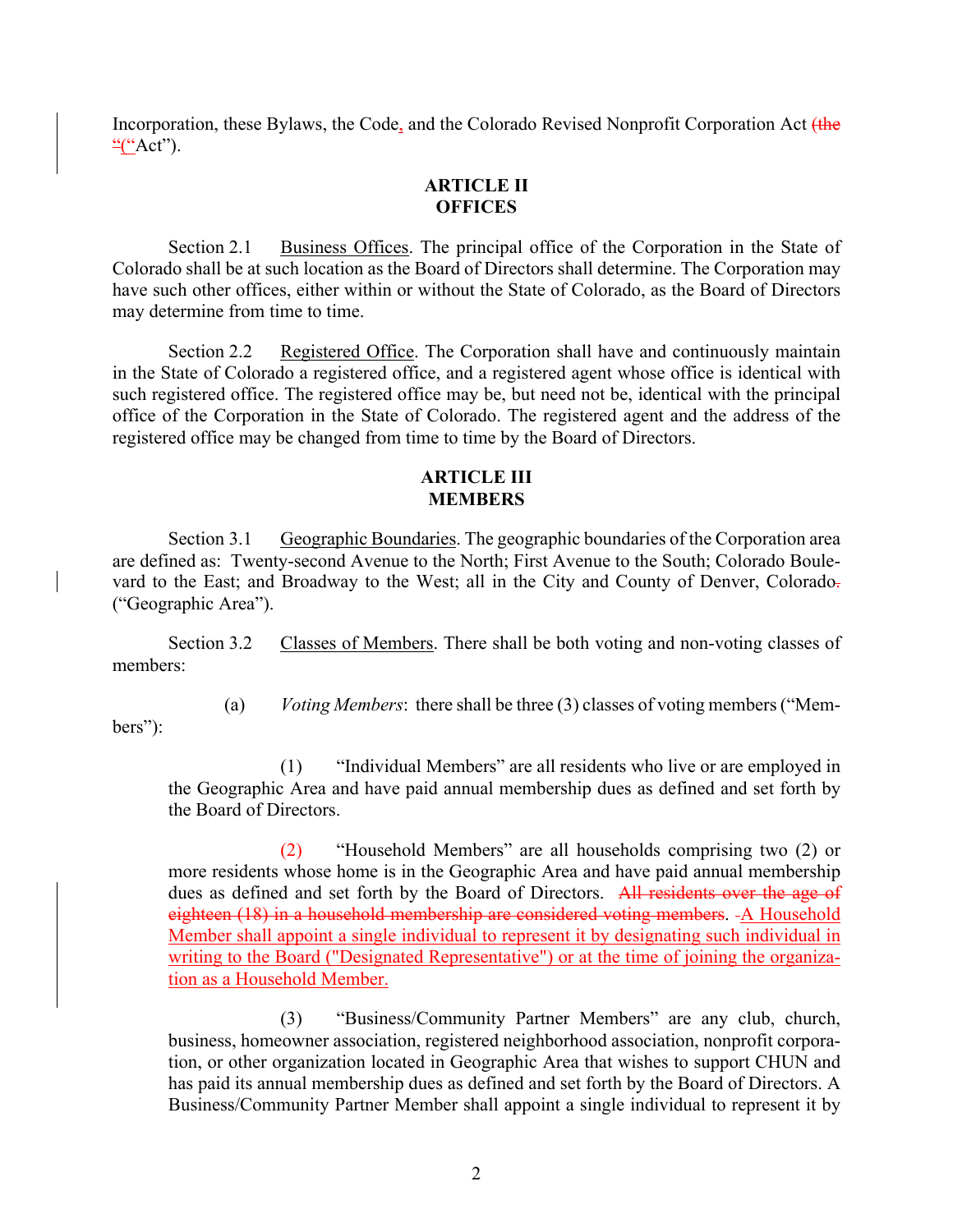designating such individual in writing to the Board ("Designated Representative") or at the time of joining the organization as a Business/Community Partner Members.

(b) *Non-Voting Members*: there shall be such classes of non-voting members ("Non-Voting Members") as determined by the Board from time to time.

Section 3.3 Application for Membership. A proposed member shall become a member pursuant to such process as determined by the Board of Directors from time to time.

Section 3.4 Annual Member Meetings. The regular annual meeting of the Voting Members ("Annual Member Meeting") shall be held in January or at such other time, place and location as determined by the Board of Directors for the appointment of Directors, receiving reports of officers and committees, and for the transaction of such other business as may properly come before the Members. Non-voting members may attend the Annual Member Meetings as non-voting observers.

Section 3.5 Special Member Meetings. Special meetings (e.g., neighborhood assemblies, neighborhood forums, etc.) of the Voting Members may be called by the President of the Board, the Board of Directors, or by at least twenty five percent (25%) of all of the Members.

Section 3.6 Notice. Notice of each meeting of the Voting Members stating the date, time and place of the meeting and, if a special meeting, a description of the purposes of such meeting, shall be given to each Member at their designated address by telephone, electronic mail, or any other form of wire or wireless communication (and the method of notice need not be the same as to each Director) no more than thirty (30) and at least ten (10) business days prior to such meeting. A Member may waive notice of any meeting before or after the time and date of the meeting stated in the notice.

Section 3.7 Voting Rights of Voting Members. An Individual or Household Member in good standing (i.e., those members who are current with their membership dues) shall be entitled to one (1) vote at all CHUN general membership meetings and special meetings (e.g., neighborhood assemblies, neighborhood forums, etc.) in which that member resides. Each Designated Representative of a **Household Member or a** Business/Nonprofit Member in good standing shall be entitled to one (1) vote at all CHUN general membership meetings and neighborhood assemblies in which the Voting Membersuch member is located. Non-Voting Members shall have no voting rights.

Section 3.8 Quorum and Voting Requirements. Except in the case of any matter specifically set forth in the Bylaws or Articles of Incorporation, a vote of fifty-one percent (51%) of the Voting Members present at a meeting at which a quorum is present shall be needed to pass any issue brought before the Membership. Twenty Five percent  $(20, 5\%)$  of the Voting Members of the Corporation present at any meeting shall constitute a quorum.

Section 3.9 Proxy Voting. Proxy voting is not permitted.

Section 3.10 Membership Voting by Written Ballot. Any action that may be taken at any annual, regular, or special meeting of members may be taken by written ballot, either at a meeting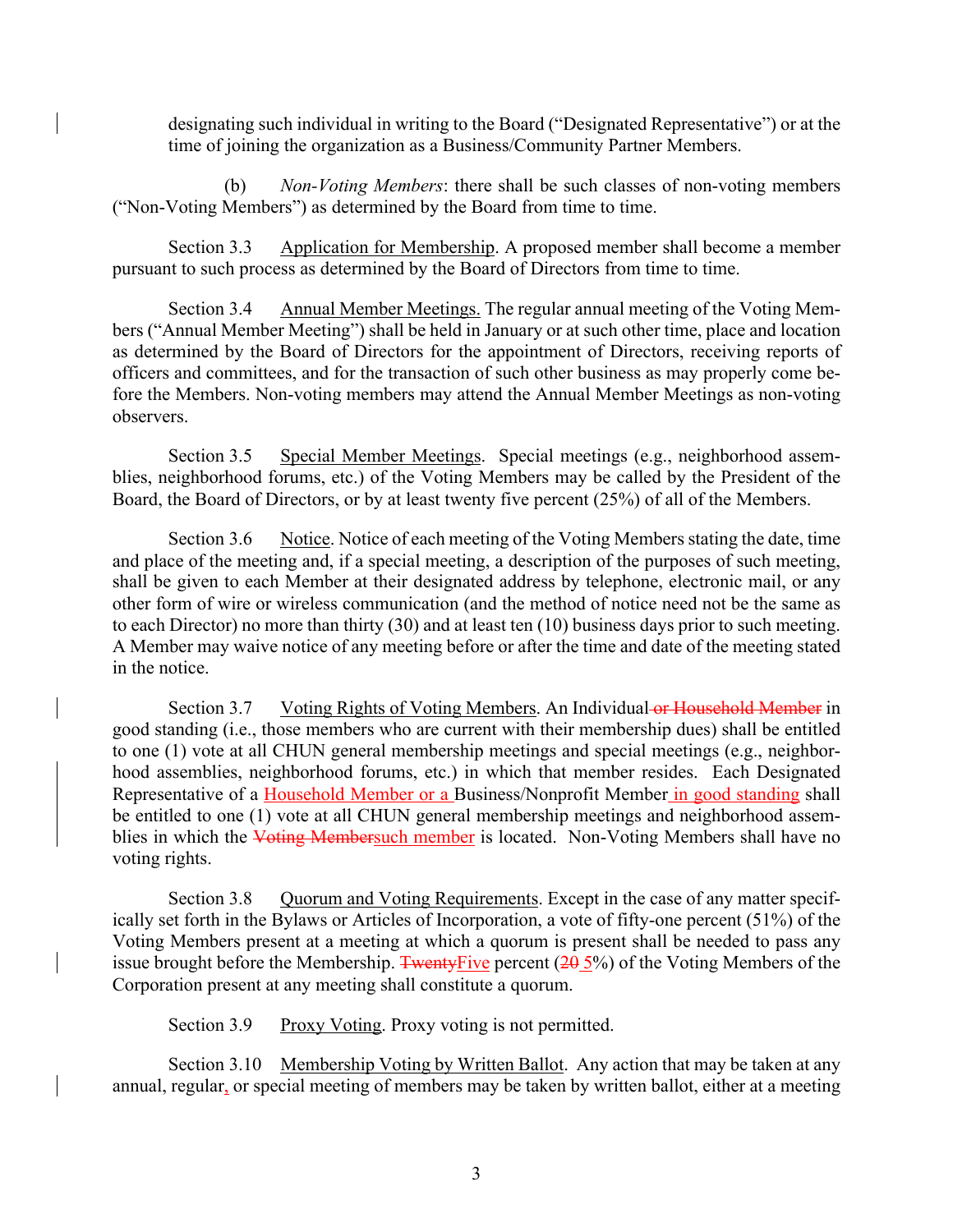or without a meeting, if the Corporation delivers by mail or electronic mail (e-mail) a written ballot to every member entitled to vote on the matter. The ballot shall:

- (a) set forth each proposed action;
- (b) provide an opportunity to vote for or against the proposed action;

(c) indicate the number of responses necessary to meet the quorum requirements;

(d) state the percentage of approvals necessary to approve each matter other than election of directors;

(e) specify the time by which the ballot must be received by the corporation in order to be counted; and

(f) be accompanied by written information sufficient to permit each person voting to reach an informed decision.

Members shall return their written ballots to CHUN, including by mail or e-mail, as directed by CHUN. Approval by written ballot shall only be valid when the number of votes cast by ballot equals or exceeds the quorum required to be present at a meeting authorizing the action and the number of approvals equals or exceeds the number of votes that would be required to approve the matter at a meeting at which the total number of votes cast was the same as the number of votes cast by ballot. Written ballots may not be revoked. Written ballots may be deleted thirty (30) days following the meeting unless the results are challenged.

Section 3.11 Duration of Membership. Membership in this Corporation may be terminated by voluntary withdrawal. Voting Membership may also be suspended or terminated pursuant to the procedures outlined in Section 3.12 due to conduct detrimental to the objects or interests of the Corporation, failure to pay membership dues, or violation of its Articles or Bylaws. All rights, privileges and interests of a member shall cease upon termination of membership.

Section 3.12 Suspension and Expulsion of Voting Members.

(a) If a Member with voting rights acts in a manner detrimental to the objectives or interests of CHUN or violates the Articles of Incorporation, Bylaws, or any policies related to member conduct approved by the Board of Directors, that Member may be suspended or expelled by a two-thirds (2/3) vote of a majority of the Board of Directors at a meeting at which a quorum is present. No Member may be expelled or suspended, and no membership may be terminated or suspended except as follows. The Member shall be given not less than fifteen (15) days' prior written notice of the expulsion, suspension or termination and the reasons therefore. The Member shall have an opportunity to be heard, orally or in writing, not less than five (5) days before the effective date of the expulsion, suspension, or termination by the Board of Directors. Written notice must be given by first-class or certified mail sent to the last address of the Member shown on the Corporation's records. Any proceeding challenging an expulsion, suspension or termination (including a proceeding in which defective notice is alleged) must be commenced within one (1) year after the effective date of the expulsion, suspension or termination. Any Member expelled or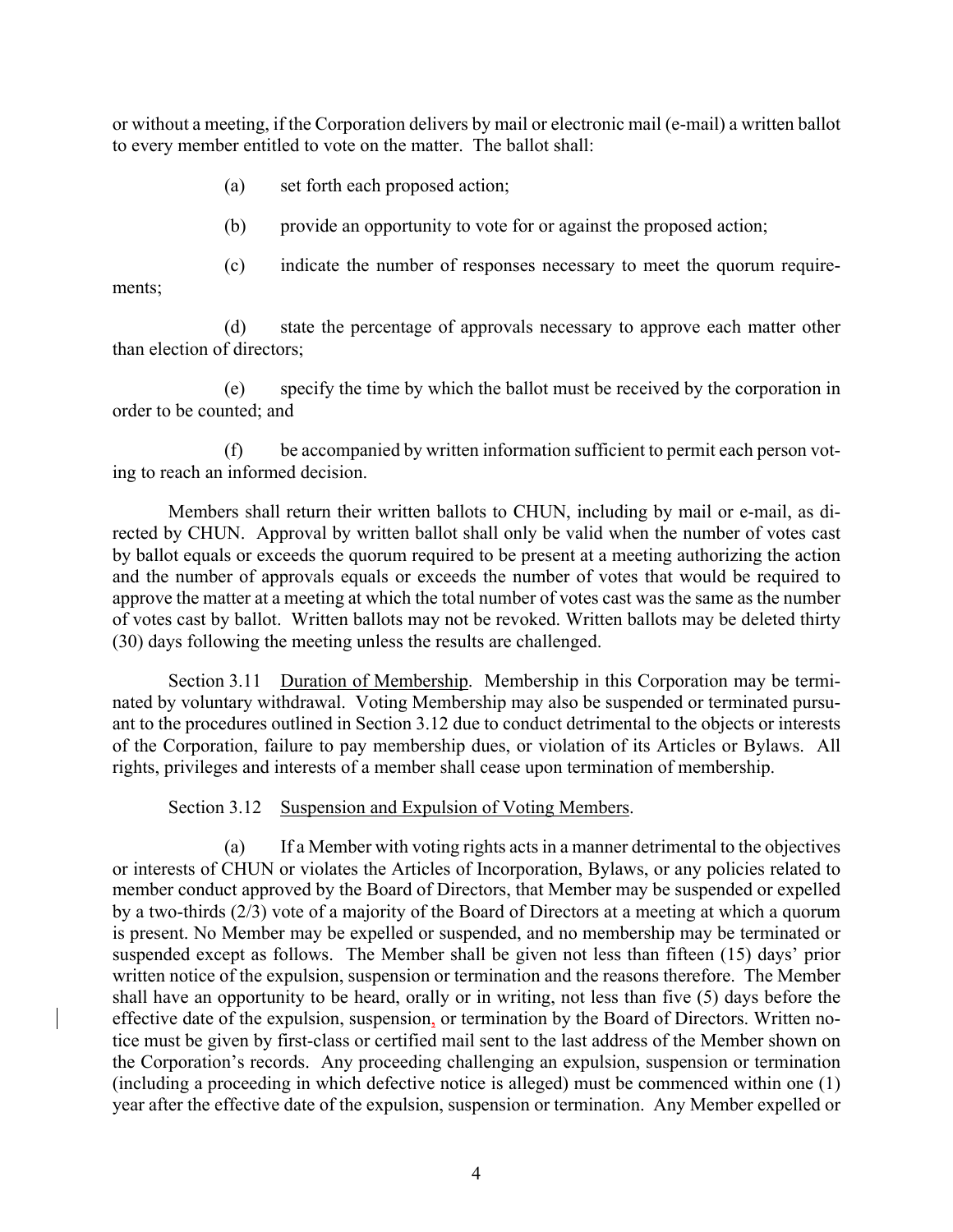suspended is liable to the Corporation for dues, assessments or fees incurred or commitments made prior to expulsion or suspension.

(b) Failure to Pay Dues. Any member of CHUN may be immediately expelled for failure to pay member dues as set forth below in Section 3.15.

Section 3.13 Readmittance. An expelled member may be readmitted to the Corporation. However, the expelled member must apply as if applying for a new membership.

Section 3.14 Transfer of Membership. Membership in the Corporation is not transferable or assignable.

Section 3.15 Membership Dues and Delinquency. Annual dues shall be determined by a vote of the Board of Directors. Dues may be varied from year to year, and between classes of membership, but dues shall not vary among Members. Dues shall be payable by the thirty-first (31st) day of December in each fiscal year, on a rolling calendar basis, or in another timeframe otherwise determined by the Board.

## **ARTICLE IV BOARD OF DIRECTORS**

Section 4.1 General Powers. The affairs of the Corporation shall be managed by its Board of Directors, which may also be called the Board of Delegates. The Board of Directors shall have all powers of a Board of Directors as set forth in the Act and these Bylaws. There shall be two (2) classes of Directors: Neighborhood and At-Large Directors.

Section 4.2 Neighborhood Directors.

(a) Number and Eligibility. Neighborhood Directors are those residents and Regularshall be Voting Members in good standing selected by the Members present at the neighborhood assemblies for the neighborhoods designated on the map attached hereto and incorporated herein as *Appendix 1* pursuant to Section 4.3(c). Each Neighborhood designated in *Appendix 1* shall be entitled to elect two (2) Neighborhood Directors.

(b) *Duties*. In addition to attending Board meetings, Neighborhood Directors shall have the following duties and obligations:

(1) Convene Neighborhood Assemblies at least once perone (1) year (one of which may be the November Assembly) at which they shall endeavor to report to and receive input from the neighborhood, and solicit more involvement from residents;

(2) Serve as liaisons with other neighborhood groups registered with the City whose boundaries overlap some or all of their neighborhood;

(3) Represent their neighborhood on CHUN committee(s) and at other CHUN meetings.

(4) Recruit new members; and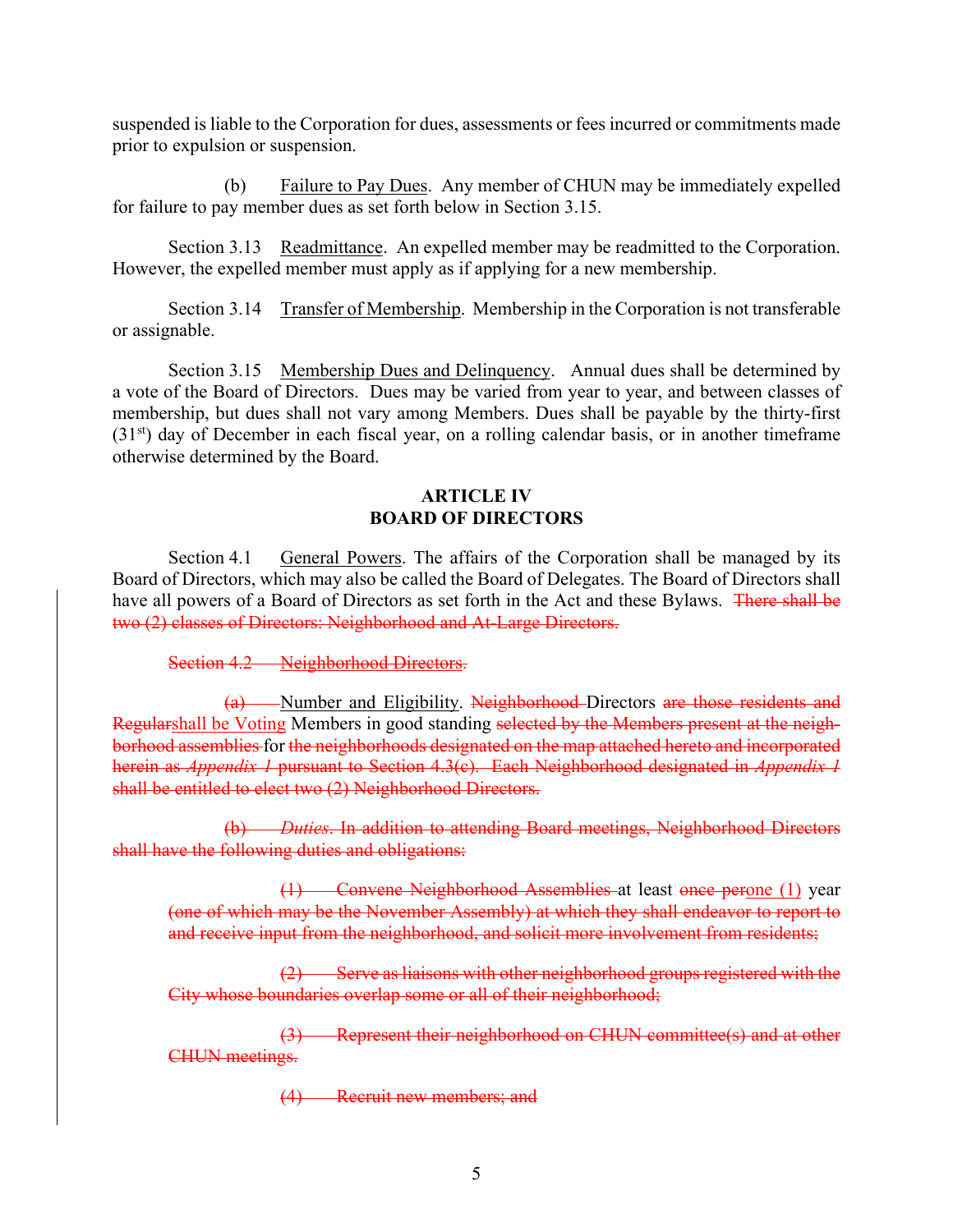(5) Volunteerprior to running for CHUN activities or at events.

(c) *Election*. At each Annual Neighborhood Assembly held in odd-numbered years, each Designated Neighborhood shall vote to elect its Neighborhood Directors. The meeting shall take place between the first of October and the first of December. The President, executive Committee, and CHUN staff, in coordination with the sitting Neighborhood Directors, shall establish (i) the date, time and location of the Neighborhood Assembly, and (ii) an agenda, which, in addition to the election. of Neighborhood Directors, may include other pending business or issues that are of interest to the neighborhood.

Section 4.3 At-Large Directors.

(a)Section 4.2 *Number and Eligibility*. At-Large. Directors must be at least eighteen (18) years of age. Directors shall be Regular Members in good standing elected by the Voting Members at the Annual Member Meeting pursuant to Section  $4.3\left(e\right)$  below. or as otherwise required. There shall be no more than eighteen (18) At-Largethirty-five (35) Directors., but there may be less and no fewer than 15 Directors.

(b) *Duties*. In addition to attending Board meetings, At-Large Directors shall have the following duties and obligations:

- (1) serve on at least one CHUN committee;
- (2) attend and participate in neighborhood assemblies;
- (3) recruit new members; and
- (4) volunteer for CHUN activities or at events.

(c)Section 4.3 Election. At each annual member meeting held in even-numbered years, or as soon as possible thereafter if there is no annual meeting, Members shall vote to elect At-Large Directors based upon the slate approved by the Nominating Committee under Section 6.8. - Members may add to the slate by making nominations from the floor. All nominees may address the membership if they so desire. The All candidates shall provide the Nominating Committee with the information requested by the Nominating Committee, which will subsequently be provided to the Members prior to the election. The election shall then occur, either by voice vote or by written ballot under Section 3.10. Each *Individual* Member in good standing eligible to vote may casthas one vote per open position, and each designated representative of a Household or Business/Community Partner Members in good standing has one vote for an At-Large Director per open position. Those nomines example are receiving the highest number of votes shall be declared the At-Large Directors of elected to the Board of Directors. In the event of ties, the winners shall be chosen by coin toss. The results shall be communicated to all Members and Non-Voting Members as soon as practicable and shall also be published in the next issue of the CHUN newsletter. This Section 4.3 shall only apply to all Directors elected after these Bylaws are approved.

Section 4.4 Term of Office. The term of office for both Neighborhood and At-Large Directors shall be for two years, commencing January 1-after their election at the Neighborhood Assembly or upon their election at the Annual Memberend of the meeting-where they are elected,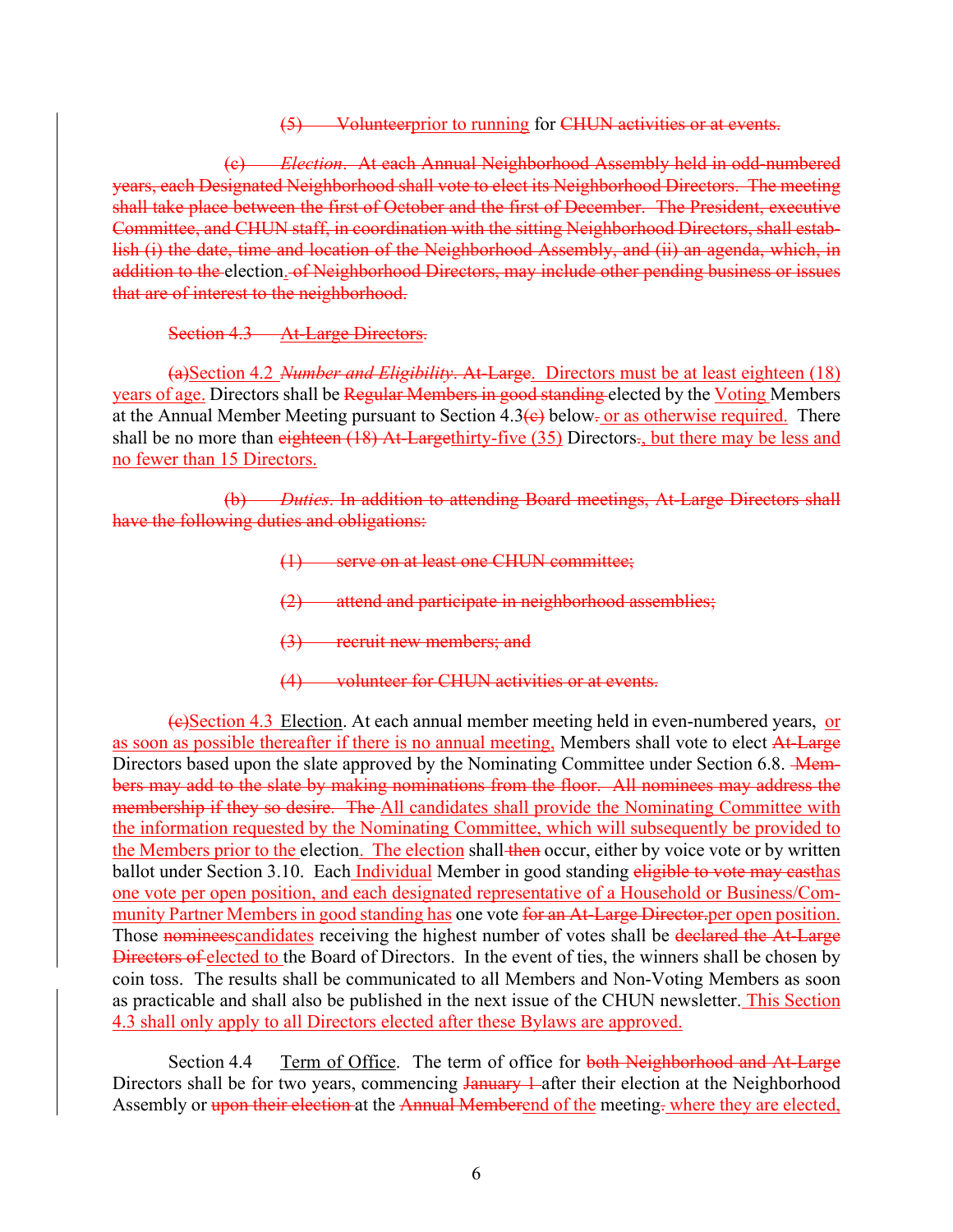or at such time as they are duly elected and qualified, and shall continue until their predecessors are duly elected and qualified. No Director shall serve more than four (4) consecutive terms, serving either as a Neighborhood Director, an At-Large Director, or as both. After being off the Board of Directors for at least one term, a former Director may serve be re-elected to the Board of Directors.

Section 4.5 Vacancies. Vacancies created on the Board of Directors shall be filled by the Board of Directors until the next Annual Member Meeting where such vacancy shall be filled by the Members under Sections  $4.2(e)$  or  $4.3(e)$ , as the case may be.

Section 4.6 Attendance/Resignation/Removal. A Director may resign at any time by notifying the Chair President of the Board of Directors. An un-excused absence of a Director from four (4) regular meetings of the Board of Directors during their term of office shall be considered to be an automatic resignation from the Board. Removal of a Director for any reason other than resignation shall require a two-thirds (2/3<sup>rds</sup>) vote of the Board of Directors present at any regular or special meeting thereof, provided that a quorum is present, and provided that written notice of such intent be provided to all Directors pursuant to Sec. 4.8 at least ten days prior to such a meetingAdditionally, a Director will be deemed to have resigned from the Board upon termination of such Director's membership in CHUN. Furthermore, any Director who has failed to attend to their official duties or responsibilities or has done so improperly will be referred to a committee of the Board for investigation. Such committee will conduct its investigation, and impose such sanctions, including but not limited to suspension and/or a recommendation for removal from office, in accordance with such processes and procedures that are fair and reasonable. If the committee finds that removal from office is appropriate, it will make such a recommendation to the Voting Members, who shall vote on such removal pursuant to Section 3.10.

## Section 4.7 Meetings of the Board of Directors.

(a) *Annual Meeting*: A regular annual meeting of the Board of Directors shall be held upon notice each year in the month of January or at such other time as determined by the Board of Directors, and shall be called by the President, or if none, by any Director. The annual meeting of the Board of Directors may take place concurrently with the Annual Member Meeting.

(b) *Regular Meetings*: The Board of Directors shall meet at least once a month, at a date, time, and place determined by the Board, except that the Board, at its discretion, may resolve that meetings shall be less frequent.

(c) *Special Meetings.* Special meetings of the Board of Directors may be called by or at the request of the President or of at least three Directors. Notice of any special meeting shall state the purpose(s) of the special meeting.

Section 4.8 Notice of Meeting. Notice of each meeting of the Board of Directors stating the date, time and place of the meeting shall be given to each Director at such Director's business or residential address at least five (5) days prior thereto by the mailing of written notice by mail or at least two (2) days prior thereto by telephone, facsimile, electronic transmission or any other form of wire or wireless communication (and the method of notice need not be the same as to each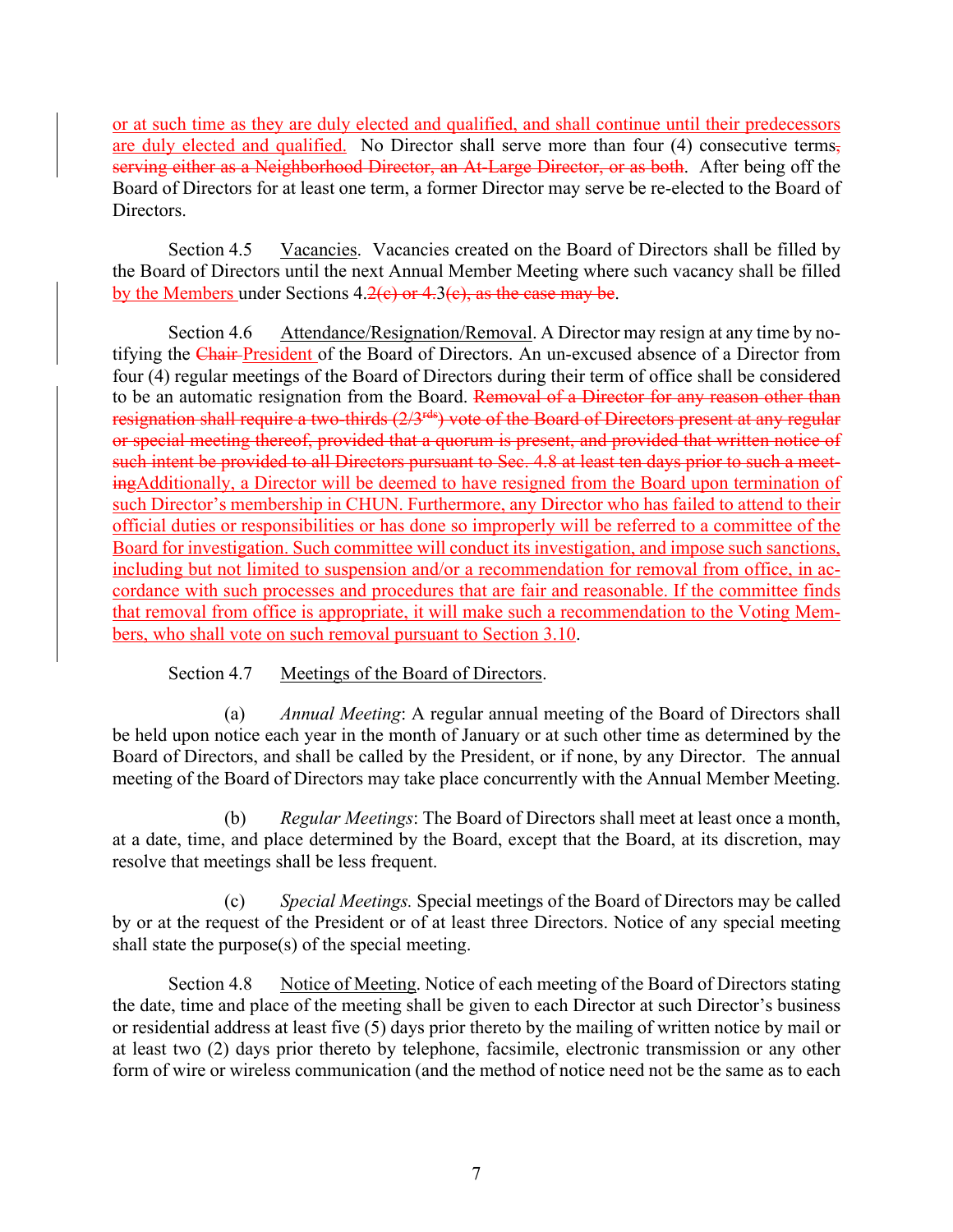Director). A Director may waive notice of any meeting before or after the time and date of the meeting stated in the notice.

Section 4.9 Quorum and Voting. At least thirty-three percent (33%) of the number of Directors serving the Corporation at the time notice of a meeting of Directors is given shall constitute a quorum for the transaction of business at such meeting of the Board of Directors; but if less than a quorum of the Directors are present at said meeting, a majority of the Directors present may adjourn and reconvene the meeting from time to time without further notice. The act of a majority of Directors present at a meeting at which a quorum is present shall be the act of the Board of Directors unless a greater number of votes are required by the Act or these Bylaws.

Section 4.10 Voting by Proxy. No Director may vote or act by proxy at any meeting of the Directors.

Section 4.11 Action Without Meeting. Any action of the Board, or a Committee of the Board, may be taken by written action signed, or consented to by authenticated electronic communication, by the number of Directors that would be required to take the same action at a meeting of the Board at which all directors were present. The written action is effective when signed, or consented to by authenticated electronic communication, by the required number of Directors, unless a different effective time is provided in the written action. When written action is permitted to be taken by less than all Directors, all Directors shall be notified immediately of its text and effective date. Action taken pursuant to this section may be transmitted or received by mail or by facsimile, e-mail, or other form of communication permitted by the Act and must be in a form sufficient to identify (i) the Director or committee member; (ii) the Director's or committee member's vote, abstention, demand, or revocation; and (iii) the proposed action to which such vote, abstention, demand or revocation relates. For purpose of this section, communication to the Corporation is not effective until received.

Section 4.12 Deemed Assent. A Director who is present at a meeting of the Board when action is taken is deemed to have assented to all action taken at the meeting unless such Director objects as required under the Act. Such right of dissension or abstention is not available to a Director who votes in favor of the action taken.

Section 4.13 Telecommunication Meetings. Directors or the members of any committee of the Board may participate in a regular or special meeting by, or conduct the meeting through the use of, any means of communication by which all members participating may hear each other during the meeting<sub>7</sub>, including by videoconference. A Board Member or committee member participating in a meeting by this means is deemed to be present in person at the meeting.

Section 4.14 Compensation. Directors and committee members shall not receive compensation for their services as such; however, the reasonable expenses of Directors and committee members of attendance at meetings may be paid or reimbursed by the Corporation. Directors and committee members shall not be disqualified to receive reasonable compensation for services rendered to or for the benefit of the corporation in any other capacity.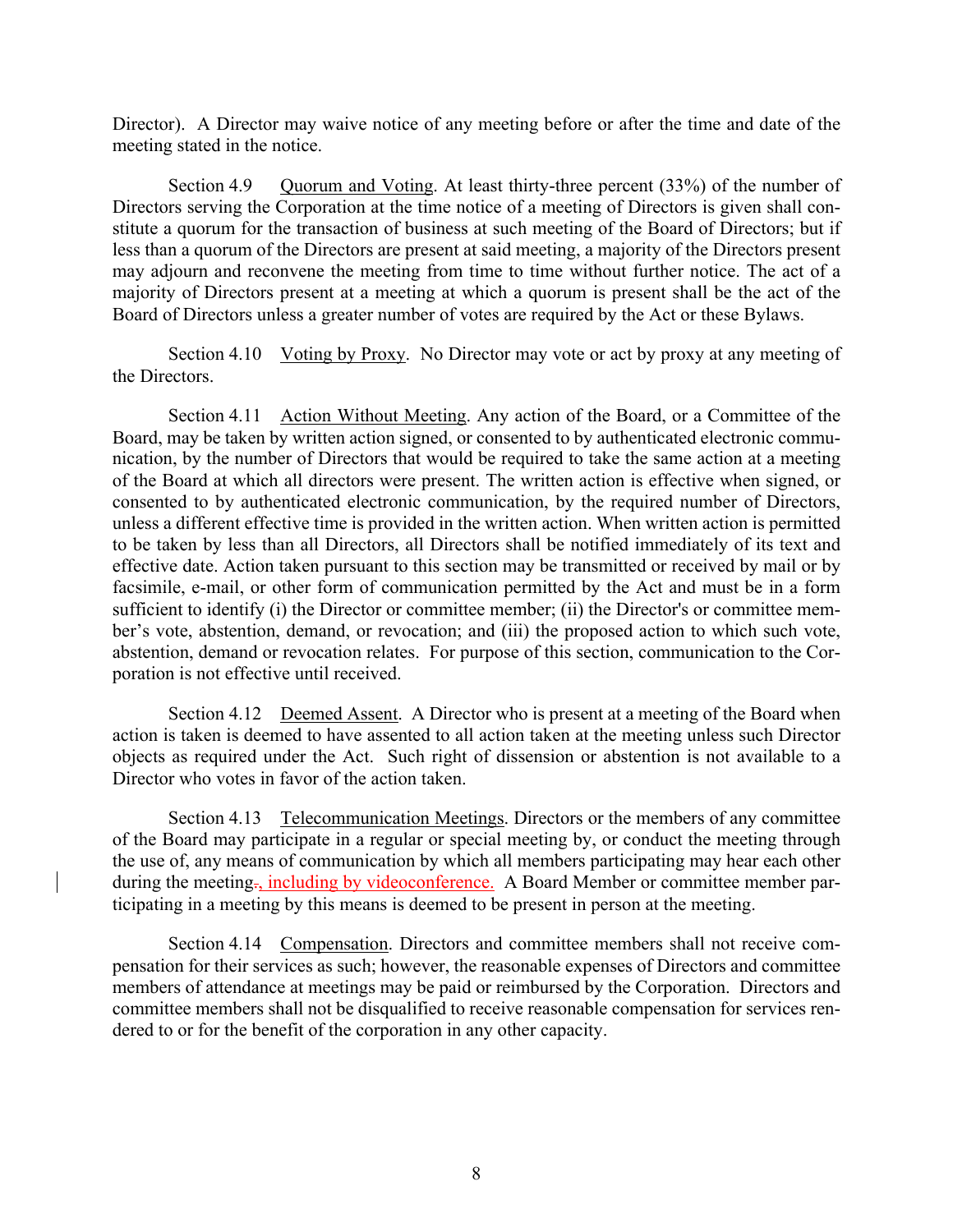#### **ARTICLE V BOARD OFFICERS**

Section 5.1 Officers. The board officers of the Corporation ("Officers") shall be one (1) President, one (1) Secretary, one (1) Treasurer, one (1) Vice-President for Membership, one (1) Vice-President of Fundraising and Developmentfor Communications, one (1) Vice-President of the Tears-McFarlane Property, and one (1) Vice-President of Community Engagement, and such other Officers as the Board may determine from time to time. No officer may hold more than one office at the same time. All Officers shall be Members in good standing with the Corporation.

Section 5.2 Election and Term of Office. The term of office for Officers shall be for two (2) years, commencing at the first regularly scheduled board meeting after their election. No Officer shall serve more than three (3) consecutive terms. The Officers of the Corporation shall be elected by the Board of Directors at every other regular annual meeting of the Board of Directors, as the last order of business. New offices may be created and filled at any meeting of the Board of Directors. Each Officer shall hold office until a successor shall have been duly elected and shall have qualified.

Section 5.3 Removal. Any Board Officer elected or appointed by the Board of Directors may be removed by the Board of Directors whenever in its judgment the best interests of the Corporation would be served thereby.

Section 5.4 Vacancies. A vacancy in any office because of death, resignation, removal, disqualification or otherwise may be filled by the Board of Directors for the unexpired portion of the term.

Section 5.5 President of the Board. The President shall be the principal Officer of the Corporation and shall in general supervise and control all of the business and affairs of the Corporation. The President shall preside at all meetings of the members of the Board of Directors and shall sign any deeds, mortgages, bonds, contracts, or other instruments on behalf of the Corporation, except in cases where the signing and execution thereof shall be expressly delegated by the Board of Directors or by these Bylaws or by statute to some other Officer or agent of the Corporation; and in general shall perform all duties incident to the office of President and such other duties as may be prescribed by the Board of Directors from time to time. The President shall manage and oversee the day-to-day responsibilities of the executive director. In the absence of an Executive Director, the President may perform the duties of the Executive Director as set forth in Section 5.9 below subject to the supervision and control of the Board of Directors.

Section 5.6 Treasurer. The Treasurer shall have charge and custody of and be responsible for all funds and securities of the Corporation; receive and give receipts for moneys due and payable to the Corporation from any source whatsoever, and deposit all such moneys in the name of the Corporation in such banks, trust companies, or other depositories as shall be selected by the Board of Directors; and in general perform all the duties incident to the office of Treasurer and such other duties as from time to time may be assigned by the President or by the Board of Directors.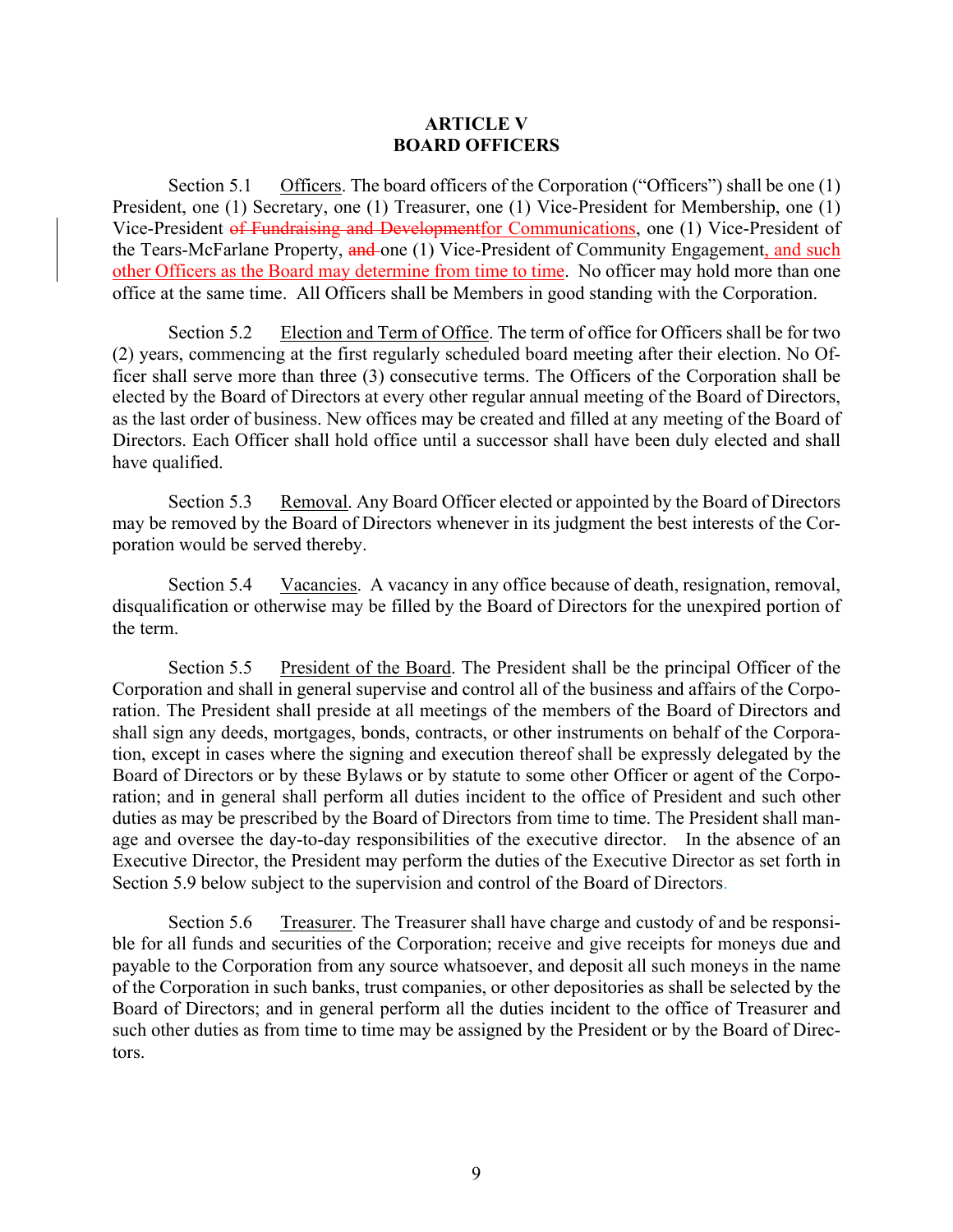Section 5.7 Secretary. The Secretary shall keep the minutes of the meetings of the Board of Directors in one or more books provided for that purpose; see that all notices are duly given in accordance with the provisions of these Bylaws or as required by law; be custodian of the corporate records; and in general perform all duties incident to the office of the Secretary and such other duties as from time to time may be assigned by the President or by the Board of Directors.

Section 5.8 Vice President. The duties of the Vice-Presidents shall be as follows:

(a) The Vice-President of Community Engagement shall work with the president, executive director, and officers to monitor the implementation of neighborhood engagement goals and strategies. They shall also, in the absence of the President or in the event of the President's death, resignation, or inability or refusal to act, perform the duties of the President. When so acting, the Vice-President for Development shall have all of the powers and be subject to all of the restrictions of the President. He or she shall perform such other duties as the President of the Board may from time to time assign to him or her.

(b) The Vice-President of Fundraising Development shall work with the president, executive director, and other officers to shall work with the Officers and staff to develop and implement a fundraising and development plan and shall participate in the Fundraising Committee (if one exists).coordinate opportunities designed to build awareness for, and philanthropic support of, CHUN; the vice-president will oversees outreach to all members, develops membership benefits, and enhance support for business and nonprofit community partners.

(c) The Vice-President of the Tears-McFarlane Property shall work with the president, executive director, and other officers to support shall work with the President and other officers to implement the restoration, remodeling and community engagement the placemaking goals of the Tears-McFarlane Property; they will serve as the primary and shall be the lead liaison on matters pertaining to the Tears-McFarlane Property and work closely with the members and officers of Tears-McFarlane LLC lead the Tears-McFarlane Committee should one exist.

(d) The Vice-President for Communications shall work with the president, executive director, and officers to develop, edit, and distribute regular communications including but not limited to e-newsletter, email alerts, press releases and materials related to organization.

Section 5.9 Executive Director. If there is an Executive Director, the Executive Director shall, subject to the direction and supervision of the Board of Directors: (i) be the chief executive officer of the Corporation and have general and active control of its affairs and business and general supervision of its officers, agents and employees; (ii) propose, prepare and present to the Board of Directors specific programs and activities that will further the Corporation's purposes; (iii) direct and supervise the implementation of the programs and activities approved by the Board of Directors; and (iv) perform all other duties incident to the office of Executive Director (including hiring and terminating employees, independent contractors, and agents of the Corporation) as from time to time may be assigned to such office by the Board of Directors. The Executive Director will report to the board of directors; day-to-day reporting will be overseen by the President.

Section 5.10 Compensation. Board Officers shall not receive compensation for their services as such officers. The compensation, if any, of the Executive Director shall be as determined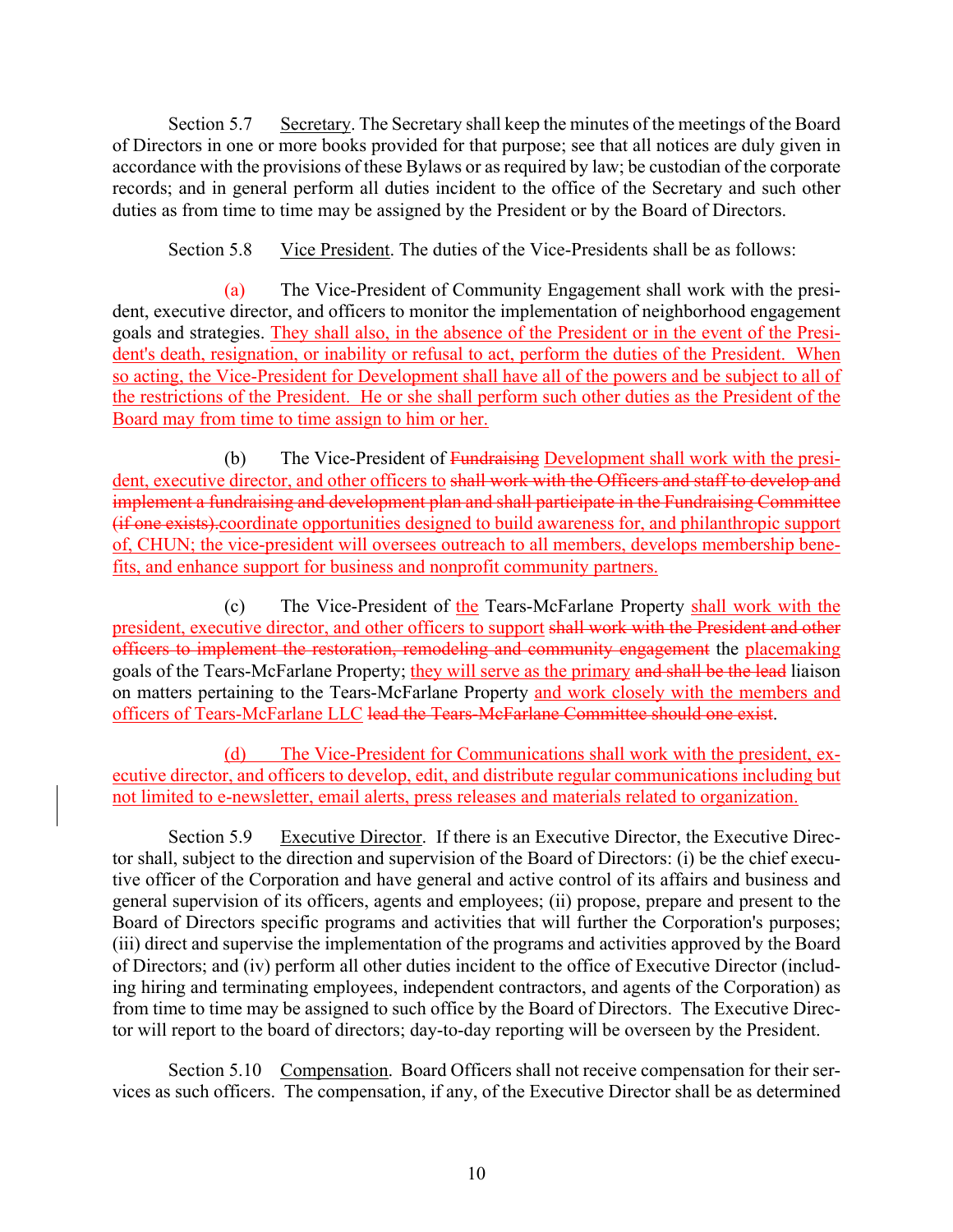from time to time by the Board of Directors, or by an Officer or a committee to which such authority has been delegated by the Board of Directors.

# **ARTICLE VI COMMITTEES**

Section 6.1 Committees of Directors. The Board of Directors may designate and appoint one or more committees of the Board of Directors which shall have and exercise the authority of the Board of Directors as granted in the resolution appointing the committee. No such committee shall have the authority to amend, alter or repeal Bylaws; elect, appoint or remove any member of any such committee or any Director or Officer of the Corporation; or amend, alter or repeal any resolution of the Board of Directors. The appointment of any such committee and the delegation of authority thereto shall not relieve the Board of Directors, or any individual Director, of any responsibility imposed upon him by law.

Section 6.2 Term of Office. Each member of a committee shall continue as such until the next meeting of the Board of Directors of the Corporation and until the member's successor is appointed, unless the committee is sooner terminated, such member is removed from the committee, or the member ceases to qualify as a member.

Section 6.3 Chair. One member of each committee shall be appointed chair of such committee by the Board of Directors or if not appointed by the Board of Directors by the members of the committee. The Chair shall call, conduct and cause minutes to be prepared for each committee meeting.

Section 6.4 Vacancies. Vacancies in the membership of any committee may be filled by appointments made in the same manner as provided in the case of the original appointments.

Section 6.5 Quorum. Unless otherwise provided in the resolution of the Board of Directors designating a committee, a majority of the whole committee shall constitute a quorum and the act of a majority of the members present at a meeting at which a quorum is present shall be the act of the committee.

Section 6.6 Rules. Each committee may adopt rules for its own government not inconsistent with the Articles of Incorporation, these Bylaws, any rules adopted by the Board of Directors, or the Act.

Section 6.7 Executive Committee. The Executive Committee shall be a standing committee of the Board of Directors. The Executive Committee shall be composed of all of the Board Officers set forth in Section 5.1. The immediate Past President of CHUN, if not elected to another Board office, shall also be a member of the Executive Committee during the one year following his/her last term as President. The duties of the Executive Committee of CHUN shall include, but shall be not be limited to the following: (1) establishing and maintaining a calendar of general membership and Board of Directors meetings; (2) establishing the agenda for meetings of the Board of Directors; (3) reviewing the job performance of the Executive Director; (4) recommending actions to the President and the Board; (5) authorizing withdrawals from CHUN investment accounts when such withdrawals exceed Ten Thousand Dollars (\$10,000); and (6) any other duties authorized by the Board.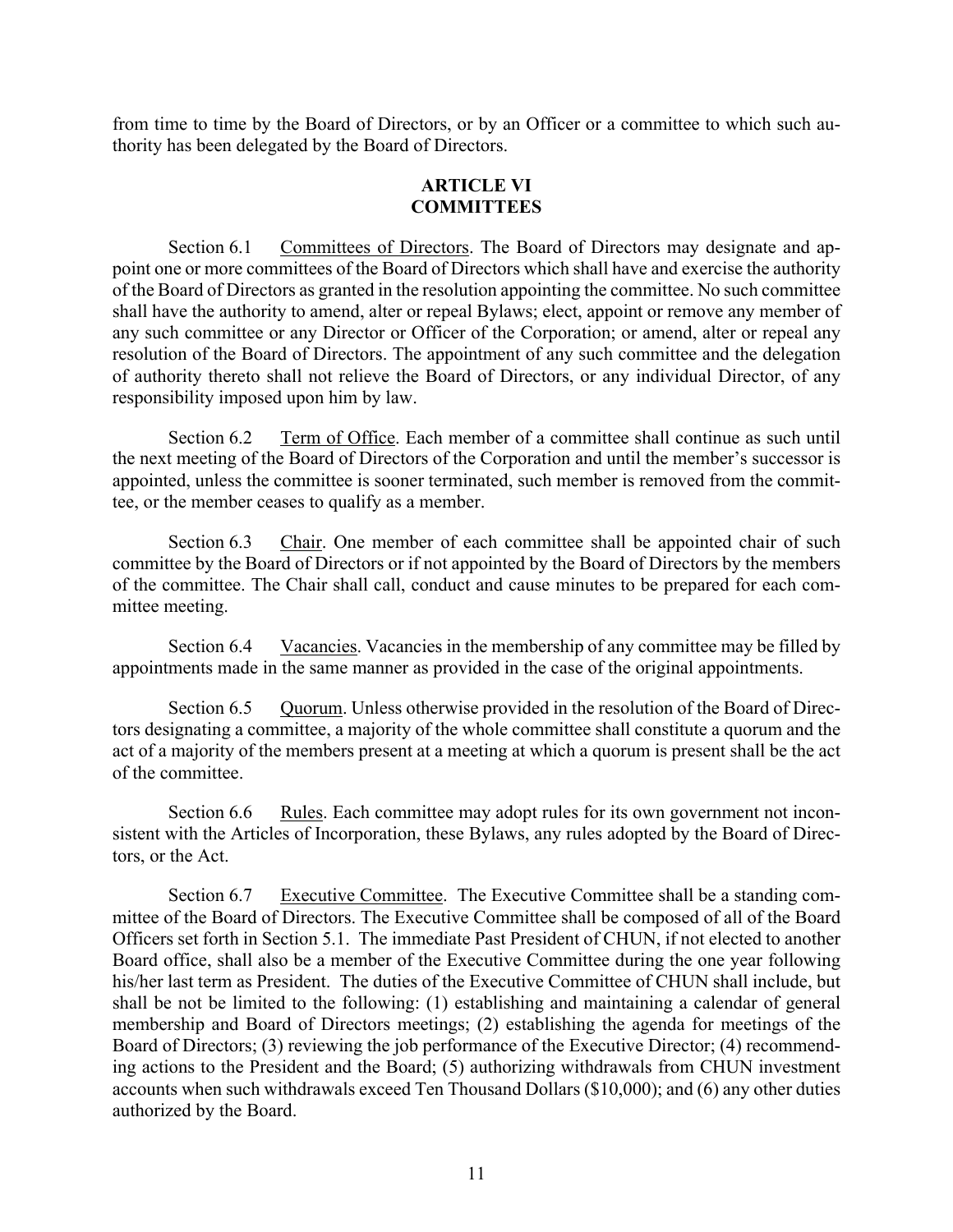Section 6.8 Nominating Committee. The Nominating Committee shall be a standing committee of the Board of Directors. At least sixty (60) days before the December Board meeting, the Board of Directors shall appoint a Nominating Committee to nominate candidates for At-Large Directors.Director. There shall be at least five (5) members of the Nominating Committee. No more than 4050% of the Nominating Committee may be Directors. The remaining Nominating Committee members shall be CHUN Members in good standing. The Nominating Committee shall notify the Secretary, in writing, at least thirty (30) days before the date of the Annual Member Meeting, of the names of the candidates it proposes. The Secretary shall mail or e-mail a list of those nominated to the last recorded address of each Member at least fifteen (15) days before the Annual Member Meeting.

Section 6.9 Advisory Committees. The Board, in its discretion, may designate and appoint one or more advisory committees or individual advisors to the Board of Directors (collectively, "Advisors to the Board"). Any such Advisors to the Board shall serve in an advisory capacity only and shall have no right to vote on Board decisions. Advisory Committee members shall be comprised solely of Voting and Non-Voting Members of the Corporation in good standing.

## **ARTICLE VII CONTRACTS, CHECKS, DEPOSITS, GIFTS AND PROXIES**

Section 7.1 Contracts. The Board of Directors may authorize any Officer or Director, agent or agents of the Corporation, in addition to the Officers so authorized by these Bylaws, to enter into any contract or execute and deliver any instrument in the name of and on behalf of the Corporation. Such authority may be general or confined to specific instances.

Section 7.2 Checks, Drafts, Etc. All checks, drafts or orders for the payment of money, notes or other evidences of indebtedness issued in the name of the Corporation, shall be signed by such Officer or Officers, agent or agents of the Corporation and in such manner as shall from time to time be determined by resolution of the Board of Directors. In the absence of such determination by the Board of Directors, such instruments shall be signed by the Treasurer and countersigned by the President of the Corporation.

Section 7.3 Deposits. All funds of the Corporation shall be deposited from time to time to the credit of the Corporation in such banks, or other depositaries as directed by the Board of Directors.

## **ARTICLE VIII INDEMNIFICATION**

Section 8.1 Indemnification. The Corporation shall indemnify, to the maximum extent permitted by law, any person who is or was a Director, officer, agent, member of any committee of the Corporation, fiduciary or employee of the Corporation against any claim, liability or expense arising against or incurred by such person made a party to a proceeding because such person is or was a Director, officer, agent, member of any committee of the Corporation, fiduciary or employee of the Corporation, or because such person is or was serving another entity as a director, officer, partner, employee, fiduciary or agent or member of any committee at the Corporation's request.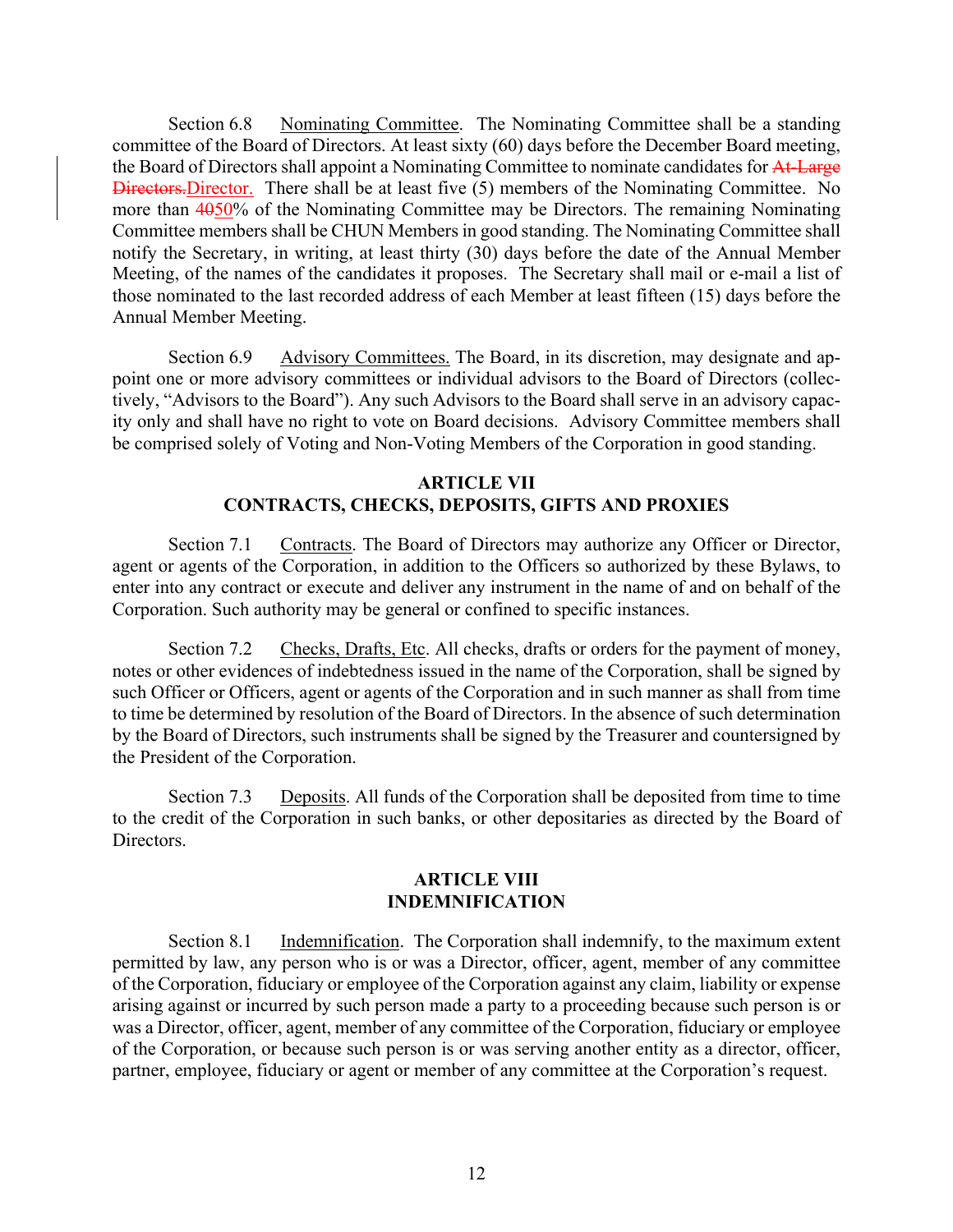Section 8.2 Insurance. The Corporation may purchase and maintain insurance on behalf of a person who is or was a Director, officer, employee, fiduciary, agent or member of any committee of the Corporation, or who, while a Director, officer, employee, fiduciary, agent or member of any committee of the Corporation, is or was serving at the request of the Corporation as a Director, officer, partner, member, manager, trustee, employee, fiduciary, or agent of another domestic or foreign corporation, nonprofit corporation, or other person or of an employee benefit plan, against liability asserted against or incurred by the person in that capacity or arising from the person's status as a Director, officer, employee, fiduciary, agent or member of any committee of the Corporation.

## **ARTICLE IX AMENDMENTS**

These Bylaws may be amended by vote of at least fifty one percent (51%) of the Voting Members present at meeting duly called and held for such purpose at which a quorum is present; provided, however, that Bylaws may only be amended in a manner which would not disqualify the Corporation under  $\S 501(c)(3)$  of the Code. The proposed amendment shall be including in the meeting notice.

#### **ARTICLE X CONFLICTS OF INTEREST**

Directors owe duties of care and loyalty to the Corporation, including the duty to avoid any conflict of interest in which the Director's allegiance might be split between his/her responsibilities as a Director and other professional, business or volunteer positions or responsibilities. Directors shall scrupulously avoid any conflict between their own respective individual interests and the interests of the Corporation in any and all actions taken by them on behalf of the Corporation, and shall abide by the Corporation's prevailing Conflict of Interest Policy.

### **ARTICLE XI STANDARDS OF CONDUCT**

Section 11.1 General Standards of Conduct. Each Director shall discharge the Director's duties as a Director, including the Director's duties as a member of a committee of the Board, and each Officer shall discharge the Officer's duties, (i) in good faith, (ii) with the care an ordinarily prudent person in a like position would exercise under similar circumstances, and (iii) in a manner the Officer or Director reasonably believes to be in the Corporation's best interests.

Section 11.2 Reliance on Information. In discharging his or her duties, a Director or Officer is entitled to rely on information, opinions, reports, or statements, including financial statements and other financial data, if prepared or presented by (i) one or more Officers or employees of the Corporation whom the Director or Officer reasonably believes to be reliable and competent in the matter presented, (ii) legal counsel, a certified public accountant, or another person as to matters the Director or Officer reasonably believes are within such person's professional or expert competence, or (iii) in the case of a Director, a committee of the Board of which the Director is not a member if the Director reasonably believes the committee merits confidence. A Director or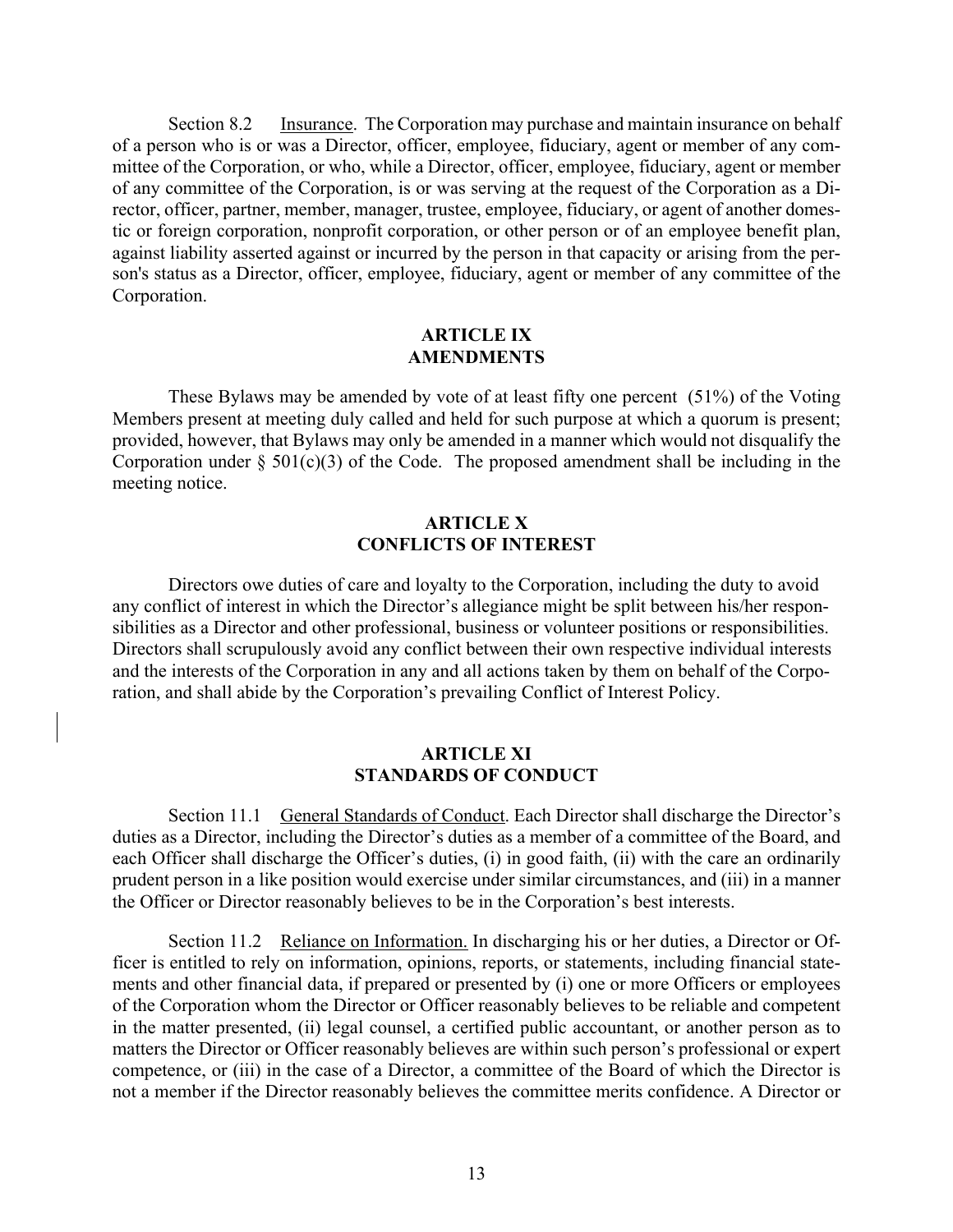Officer is not acting in good faith if the Director or Officer has knowledge concerning the matter in question that makes reliance otherwise permitted by this Section 11.2 above unwarranted.

Section 11.3 Compliance with Standards of Conduct. A Director or Officer is not liable in his or her capacity as a Director or Officer to the Corporation or its Members for any action taken or omitted to be taken as a Director or Officer, as the case may be, if, in connection with such act or omission, the Director or Officer performed the duties of the position in compliance with this Article XI.

Section 11.4 Anti-Discrimination. CHUN shall not discriminate in any aspects of its operations, including Board membership, paid and volunteer staff, general membership, programs, employment, and events on the basis of age, race, gender, color, creed, religion, national origin, sexual orientation, ancestry, marital status, veteran status, physical disability, or political service or affiliation.

### **ARTICLE XII RECORDS**

Section 12.1 Minutes, Etc. The Corporation shall keep as permanent records minutes of all meetings of each Board, a record of all actions taken by any Board without a meeting, a record of all actions taken by a committee of any Board in place of such Board on behalf of the corporation, and a record of all waivers of notices of meetings of each Board or any committee of each Board.

Section 12.2 Accounting Records. The Corporation shall maintain appropriate accounting records.

Section 12.3 Records in Written Form. The Corporation shall maintain its records in written form or in another form capable of conversion into written form within a reasonable time.

Section 12.4 Records Maintained at Principal Office. The Corporation shall keep a copy of each of the following records at its principal office:

- (a) The articles of incorporation;
- (b) These Bylaws;

(c) A list of the names and business or home addresses of all current Directors and Officers;

(d) All financial statements and Forms 990 prepared for periods ending during the last three years;

(e) The Corporation's application for recognition of exemption and the tax-exemption determination letter issued by the Internal Revenue Service; and

All other documents or records required to be maintained by the corporation at its principal office under applicable law or regulation.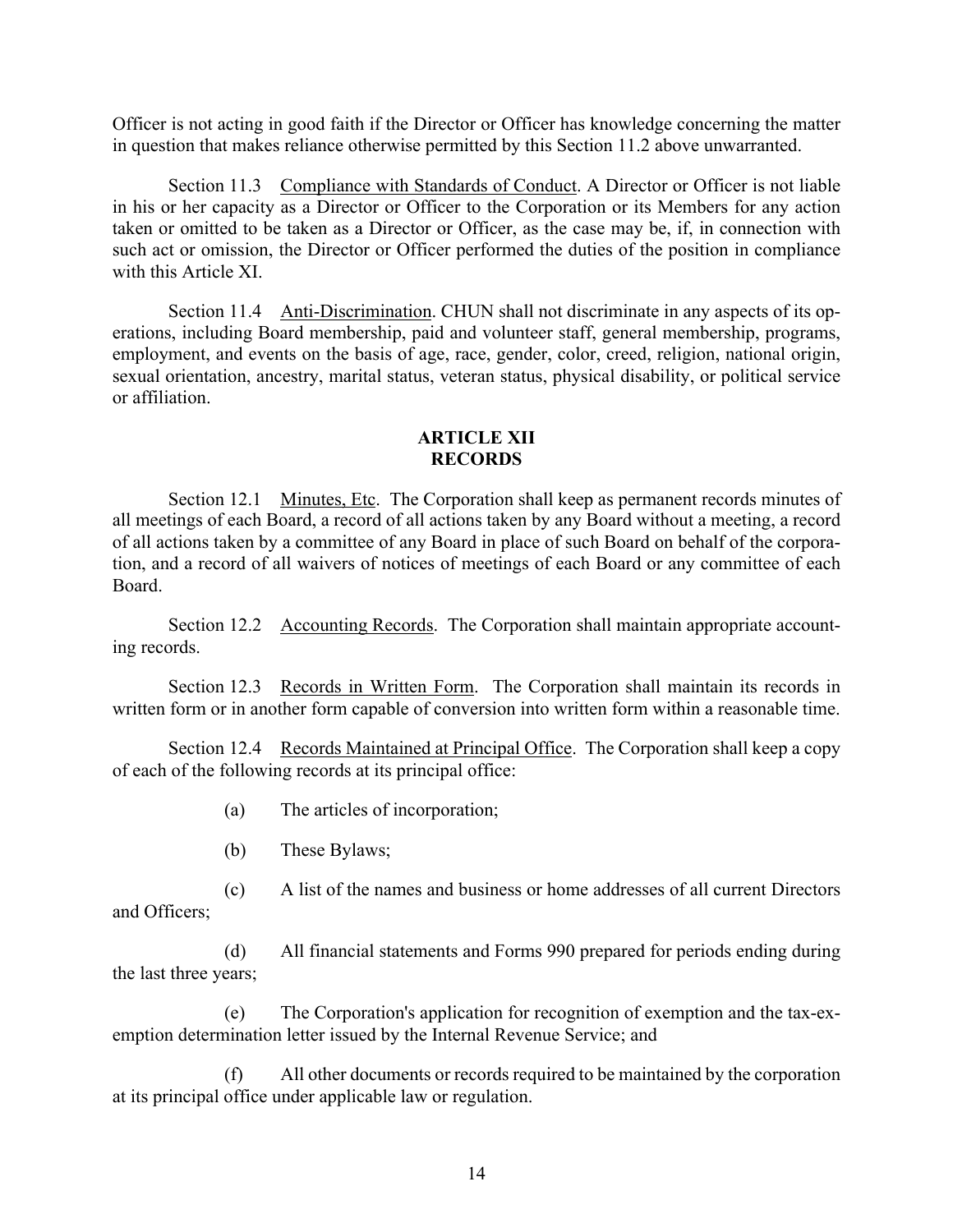### **ARTICLE XIII MISCELLANEOUS**

Section 13.1 Contingency Fund. CHUN shall at all times endeavor to maintain a reserve/contingency fund in the amount of the total budgeting expenses for the upcoming fiscal year.

Section 13.2 Governing Law. These Bylaws shall be deemed to be made under and shall be construed in accordance with the laws of the State of Colorado.

Section 13.3 Parliamentary Authority. The rules contained in the current edition of Robert's Rules of Order Newly Revised shall govern the Corporation in all cases in which they are not inconsistent with these Bylaws, the Articles of Incorporation, or the laws of the State of Colorado.

Section 13.4 Open Meetings. All meetings of the Board and all committees shall be open to all Voting Members in good standing, as well as to any non-voting members, except that the Board and committees may go into executive sessions in the case of confidential issues or as otherwise determined in the sole discretion of the Board to be in the best interest of the Corporation.

Section 13.5 Captions. All Article titles or captions contained in these Bylaws are for convenience only and shall not be deemed part of the context of these Bylaws.

Section 13.6 Construction. All pronouns and any variations thereof shall be deemed to refer to the masculine, feminine, non-binary, singular or plural as the identity of the person or persons may require.